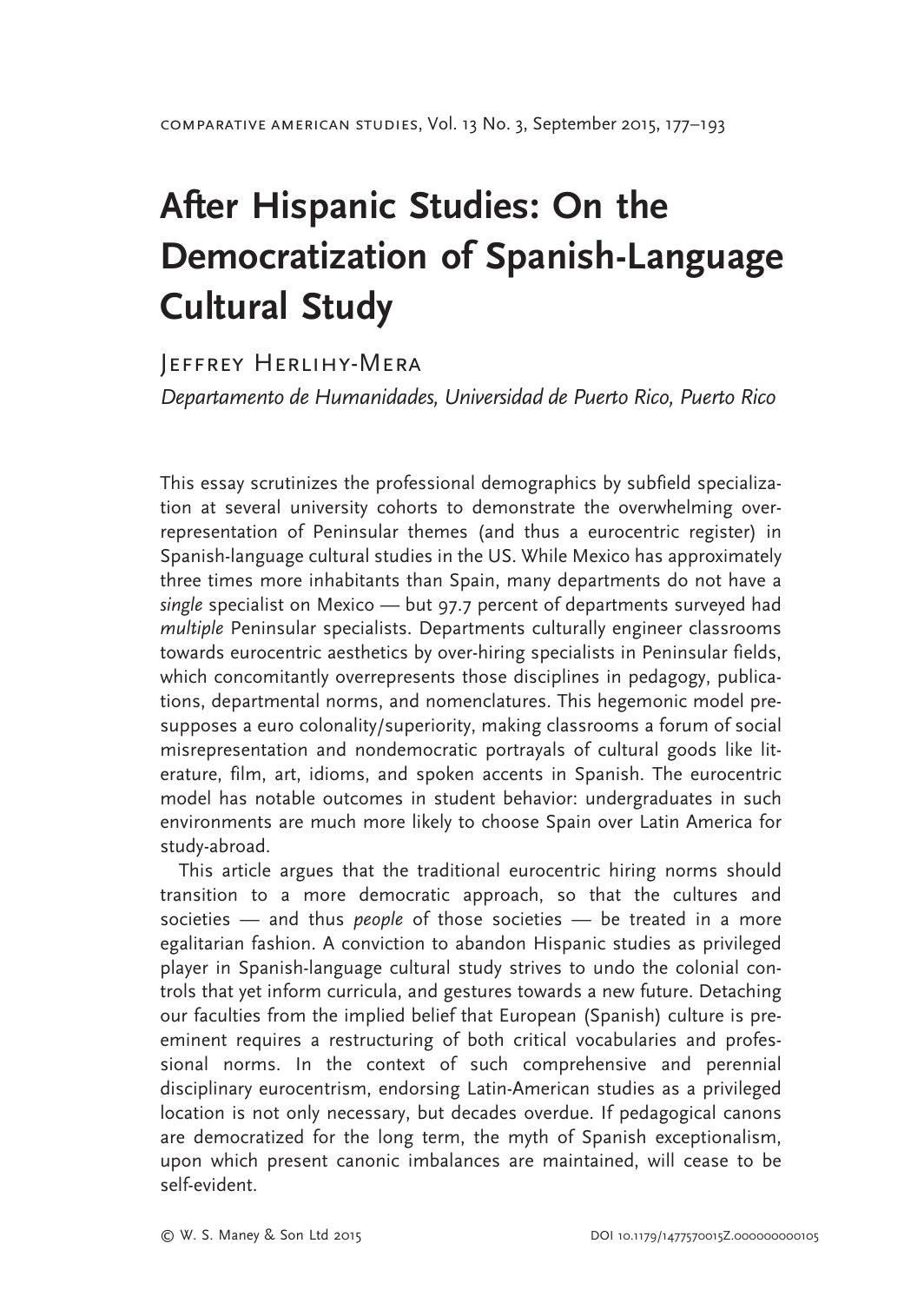keywords academic hiring, Latin-American studies, Spanish, academic colonialism, eurocentrism, pedagogy

In a field as diverse as Spanish-language literatures and cultures, the overrepresentation of one subfield can have unintended consequences that are disparaging and even counterproductive for the discipline. After being dominated by Peninsular themes and what was generally termed 'Spanish-American' or 'Las Españas' study, a generation ago the field underwent a paradigm shift that opened a separate Latin-American register. This period of transition (in which we are still engaged) has resulted in a retraction of Peninsular specialists as a percentage of all hires in Spanish-language cultural studies, as Latin-American societies were re-imagined with cultural sovereignty. As the data in this essay demonstrate, this hiring shift has stabilized at approximately a one-to-one ratio; that is, there are nearly an equal number of professors who specialize in Peninsular as compared to Latin-American cultural topics in the US academy.

The normalized faculty (and thus pedagogical) ratio is enormously eurocentric as there are approximately ten times more speakers of Spanish in Latin America as there are in Spain. While this circumstance influences the linguistic and cultural subjects treated in classrooms, it also constructs an immensely uneven symbolic significance towards the cultures (and thus the peoples) in each division of study. This essay argues in favour of a new approach to hiring in Spanish-language disciplines, one in which departments shift towards a balance of Peninsular and Latin-American specialists that is more democratic and not so heavily weighted towards eurocentric models.<sup>1</sup>

The questions posed here are not solely pedagogical; the cultural axes that favour European Spanish language and culture have a colonial character, one that has restabilized itself within the multiculturalism that has been somewhat standardized in US higher education since the Civil Rights movement. The present hegemonic model of cultural power that US academy foments presupposes a euro colonality/superiority, $2$ and the classrooms are thus forums of social misrepresentation and nondemocratic portrayals of cultural goods, such as literature, film, art, idioms, and spoken accents in the Spanish language.<sup>3</sup> The eurocentric aesthetics promoted through this pedagogical model have important outcomes in student behaviour. As this essay will detail, US undergraduate students who are immersed in a eurocentric academic environment are much more likely to choose Spain over Latin America as the location for their study-abroad programme.

Eurocentrism is the cultural residue of colonialism. The social mechanisms (the imposition of obligatory language, religion, aesthetic norms, and so on) were employed as cultural paradigms that functioned as power ancillaries to military presence in colonial societies. In order to better control resources, levy taxes, and realize military conscriptions, among other goals, the politicization of conquered communities actively subordinated and stigmatized pre-Columbian social tendencies, cultures, and languages. Over the centuries, this process disseminated the myth that the cultural systems of the Spanish crown (and later of Creole leaders during the republican period) replaced or overtook pre-Columbian and otherwise non-eurocentric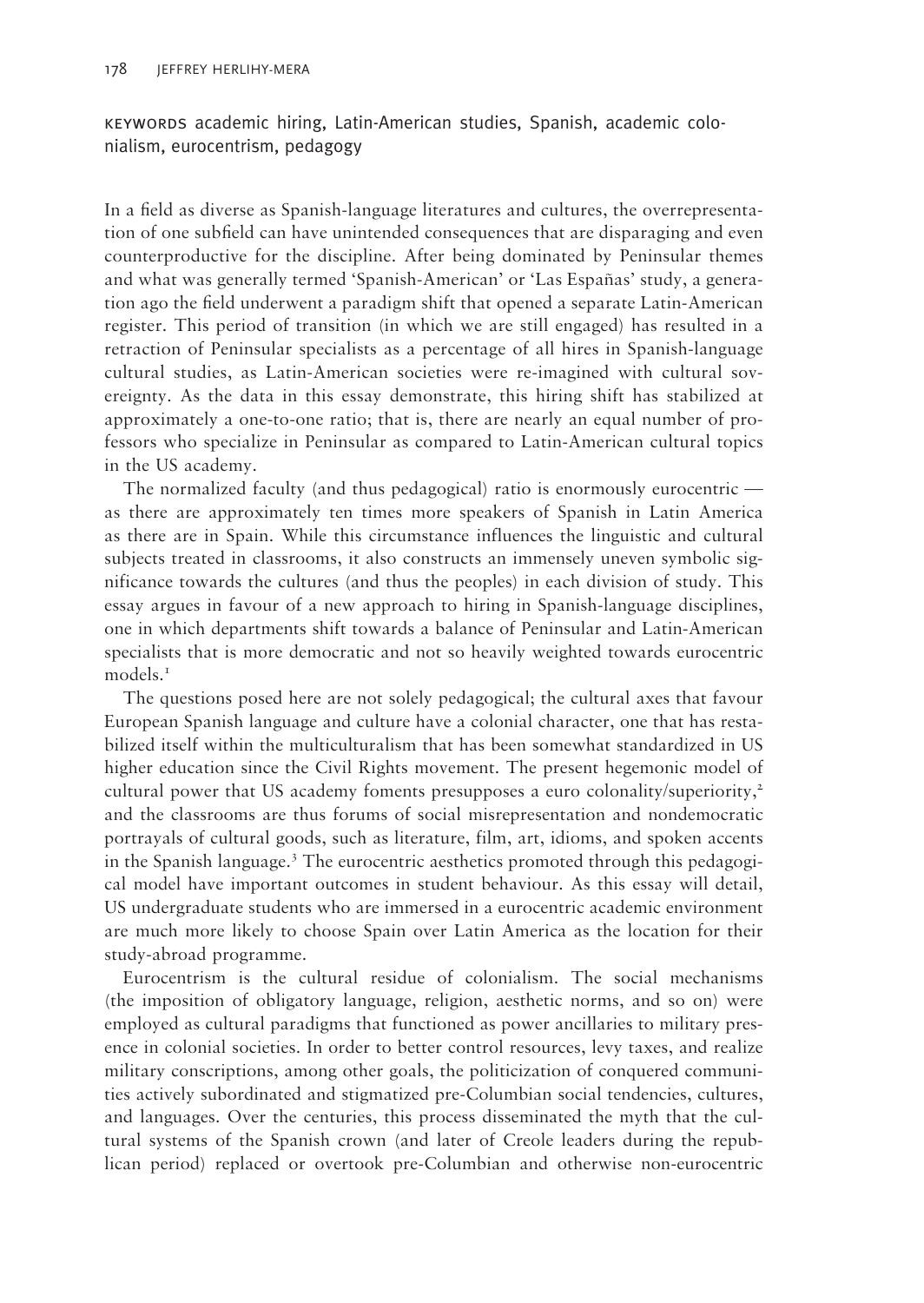sociocultural realities.<sup>4</sup> Contemporary eurocentric scholarly approaches generally function in correlation with several of these colonial myths:

- cultural expressions deriving from the colonizer's aesthetic are more appropriate to interpret than indigenous elements
- art and literature of the subaltern are heavily influenced by colonizing norms, and
- the presence of European culture in the Americas is a generally positive phenomenon.

However, those who were (and are) multilingual or monolingual in Spanish in Latin America generally have a significantly more diverse cultural index than can be contained by the traditional eurocentric approaches, and this dilemma eventually spurred a transition in how the academy regarded the supermajority of the Spanish-speaking world (that is to say, Latin America), a shift that began in conjunction with other social revolutions of the 1960s.<sup>5</sup>

In concert with the rise of the Civil Rights movement, since 1970 a new mapping of scholarly work has reframed the discipline of Spanish-language cultural studies in the

|                                            | %   |                                                                                                                                                                                                                                                                                                                                                                    |
|--------------------------------------------|-----|--------------------------------------------------------------------------------------------------------------------------------------------------------------------------------------------------------------------------------------------------------------------------------------------------------------------------------------------------------------------|
| Perceived elite institutions               |     | Harvard, Yale, Princeton, Chicago, Stanford, NYU,<br>Pennsylvania, Duke, Indiana, Illinois, Cornell,<br>Georgetown, Columbia, Virginia, Texas at Austin, Brown,<br>Penn State, Purdue, Berkeley, Vanderbilt, UNC Chapel<br>Hill, Minnesota, Ohio State, UC Irvine, UCLA, Kansas,<br>Tulane, Indiana, UC Boulder, Pittsburgh, Wisconsin,<br><b>UC Santa Barbara</b> |
| Peninsular (153)                           | 47  |                                                                                                                                                                                                                                                                                                                                                                    |
| Latin America (174)                        | 53  |                                                                                                                                                                                                                                                                                                                                                                    |
| Most weighted to Peninsular                | 66  | Chicago, Vanderbilt, UVA, Columbia, Boulder                                                                                                                                                                                                                                                                                                                        |
| Most weighted to Latin America             | 90  | University of Pittsburgh                                                                                                                                                                                                                                                                                                                                           |
| Equal $(1.1)$ or within one faculty member | 47  | of departments                                                                                                                                                                                                                                                                                                                                                     |
| Average Peninsular overrepresentation      | 470 | of democratic balance                                                                                                                                                                                                                                                                                                                                              |

TABLE 1 COHORT I: PERCEIVED ELITE INSTITUTIONS

Sources: US News and World Report top 25; National Research Council top 25 'top notch'

 $\alpha$ 

TABLE 2 COHORT II: FLAGSHIP PUBLIC INSTITUTIONS IN SOUTHERN BORDER STATES

|                                                           | $\sqrt{2}$ |                                                                                             |
|-----------------------------------------------------------|------------|---------------------------------------------------------------------------------------------|
| Flagship public institutions in southern<br>border states |            | UC Berkeley, University of Arizona, University of<br>New Mexico, University of Texas-Austin |
| Peninsular (18)                                           | 39         |                                                                                             |
| Latin America (28)                                        | 61         |                                                                                             |
| Most weighted to Peninsular                               | 50         | Berkeley                                                                                    |
| Most weighted to Latin America                            | 66         | New Mexico                                                                                  |
| Equal $(1:1)$ or within one faculty member                | 40         | of departments                                                                              |
| Average Peninsular overrepresentation                     | 390        | of democratic balance                                                                       |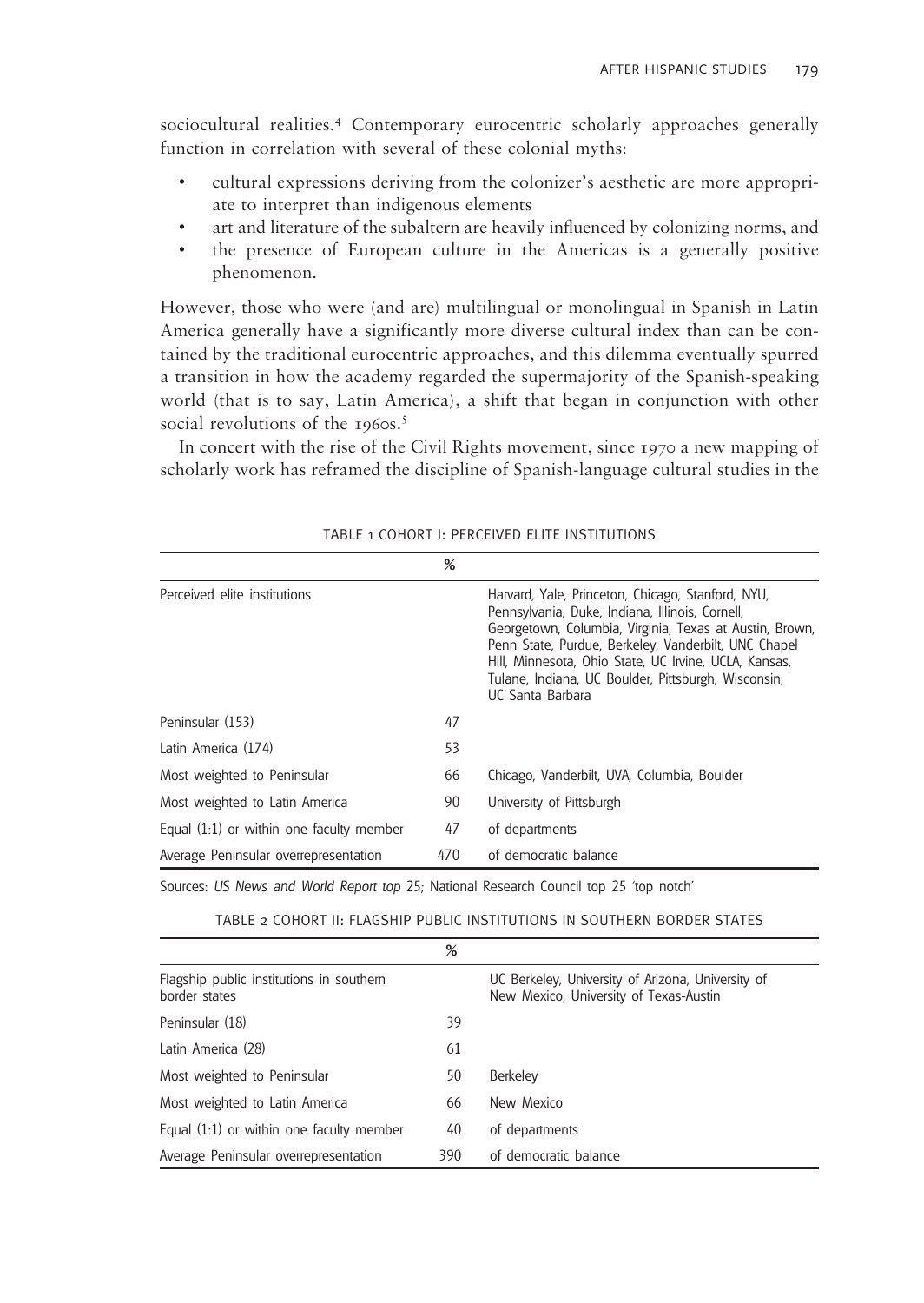|                                                          | %   |                                                                                                                                                                                                                                                                                                                                                                                                   |
|----------------------------------------------------------|-----|---------------------------------------------------------------------------------------------------------------------------------------------------------------------------------------------------------------------------------------------------------------------------------------------------------------------------------------------------------------------------------------------------|
| Schools with over 50% Latino and<br>enrolments of 5,000+ |     | U. Puerto Rico Mayagüez, U. Puerto Rico Río Piedras,<br>Florida International, U. Texas El Paso, U. Texas Pan<br>American, Universidad del Este (PR), East Los Angeles<br>College, Hartnell College (CA), Imperial Valley College<br>(CA), Southwestern College (CA), Miami Dade College,<br>Richard J. Daley (IL), Del Mar College (TX), South Texas<br>College, University of Texas Brownsville |
| Peninsular (17)                                          | 37  |                                                                                                                                                                                                                                                                                                                                                                                                   |
| Latin America (28)                                       | 63  |                                                                                                                                                                                                                                                                                                                                                                                                   |
| Most weighted to Peninsular                              | 50  | Florida International                                                                                                                                                                                                                                                                                                                                                                             |
| Most weighted to Latin America                           | 74  | U. Puerto Rico, Mayagüez                                                                                                                                                                                                                                                                                                                                                                          |
| Equal $(1:1)$ or within one faculty member               | 20  | of departments                                                                                                                                                                                                                                                                                                                                                                                    |
| Average Peninsular overrepresentation                    | 370 | of democratic balance                                                                                                                                                                                                                                                                                                                                                                             |

TABLE 3 COHORT III: SCHOOLS WITH OVER 50 PER CENT LATINO AND ENROLMENTS OF 5,000+

#### TABLE 4 COHORT IV: TEN LARGEST US UNIVERSITIES BY ENROLMENT (EXCLUDING ONLINE INSTITUTIONS)

|                                            | %   |                                                                                                                                                  |
|--------------------------------------------|-----|--------------------------------------------------------------------------------------------------------------------------------------------------|
| Ten largest US universities by enrolment   |     | Arizona State, Central Florida, Ohio State, Minnesota,<br>Texas-Austin, Texas-A&M, Florida, Michigan State,<br>Penn State, Florida International |
| Peninsular (44)                            | 46  |                                                                                                                                                  |
| Latin America (50)                         | 54  |                                                                                                                                                  |
| Most weighted to Peninsular                | 55  | Minnesota                                                                                                                                        |
| Most weighted to Latin America             | 61  | Texas-Austin                                                                                                                                     |
| Equal $(1:1)$ or within one faculty member | 70  | of departments                                                                                                                                   |
| Average Peninsular overrepresentation      | 460 | of democratic balance                                                                                                                            |

#### TABLE 5 TOTAL COHORT: FORTY-FOUR DEPARTMENTS

| <b>Total cohort</b>                        | %   |                                             |
|--------------------------------------------|-----|---------------------------------------------|
| Peninsular (198)                           | 44  |                                             |
| Latin America (254)                        | 56  |                                             |
| Most weighted to Peninsular                | 66  | Chicago, Vanderbilt, UVA, Columbia, Boulder |
| Most weighted to Latin America             | 90  | University of Pittsburgh                    |
| Equal $(1:1)$ or within one faculty member | 45  | of departments                              |
| Average Peninsular overrepresentation      | 440 | of democratic balance                       |

US. Re-imagining Latin America as a culturally sovereign entity radically reshaped the composition of the professoriate: over several decades this democratization (reducing the number of specialists in Peninsular themes as a percentage of all faculty in Spanish-language cultural topics) granted many perennially repressed communities localized spheres of academic focus. However, the contraction of Peninsular appointments has levelled off at roughly 50/50 and today there is generally a one-to-one ratio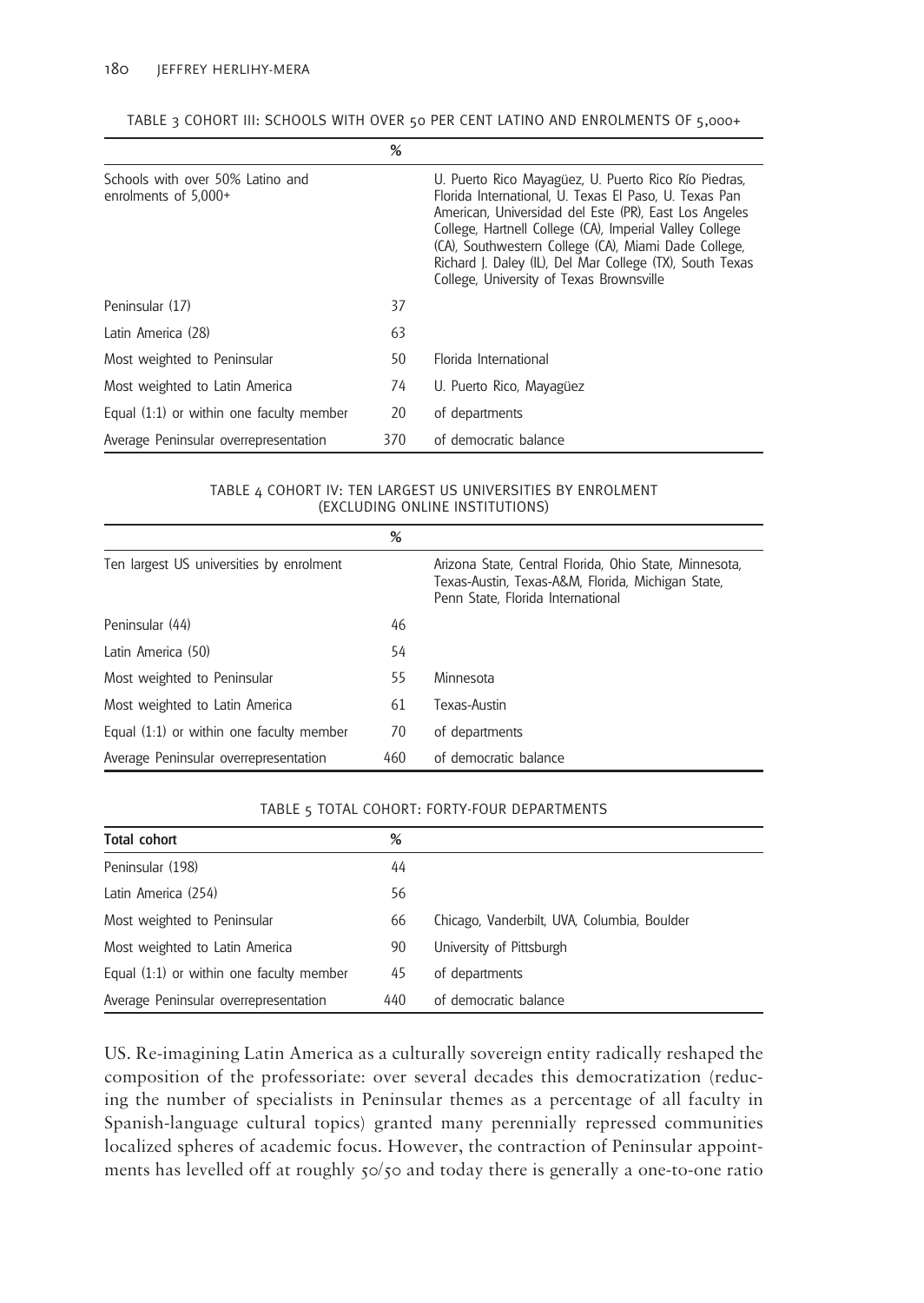of cultural specialists in Peninsular study to specialists in Latin-American themes in US universities.<sup>6</sup> Thus, despite the immense demographic imbalance between Latin America and Spain, the cultures and languages of these imagined communities are examined with approximately equal representation in the US academy.<sup>7</sup>

The data presented in Tables  $I$ –5 were taken from departmental websites in January and February 2014. (The 'perceived elite' cohort departments are from the *US News and World Reports* 'Top 25 Modern Language Programs in the World' and/or National Research Council's Top 25 institutions in Spanish in the 'viewed by faculty as topnotch' category.8 ) The survey includes tenured or tenure-line faculty members; the subfield statistics are based on departmental or self-reported 'interests', 'field', 'specialty', 'discipline', or other related expression of academic concentration. Specialists in subnational Peninsular topics (Catalan, Basque, Galician, and others) are included in the 'Peninsular' cultural cohort; the 'Latin American' cultural cohort includes specialists in pre-Columbian, indigenous (and other non-European disciplines), and Brazilian. Faculty members whose listed specialization was in a non-area subject (such as secondlanguage acquisition or business Spanish) were not included in these data.<sup>9</sup>

The figures shown in Tables  $1-\xi$  confirm that, with very few exceptions, US departments hire faculty members in Spanish-language cultural fields through a framework that is comprehensively eurocentric. There appears to be an internal system of structuring Latin-American and Peninsular cultural study that treats each theme with approximately equal weight. While the faculty bodies varied slightly from cohort to cohort, just one institution — Pittsburgh — had a faculty demographic that was representative of the communities in the target subject.<sup>20</sup> These demographic norms in faculty hiring have profound consequences on how departments structure field curricula (number of seminars offered in each cultural topic) and how the disciplinary canon is organized (number of material tracts studied from each region).

# Spanish-language curricula criticism

While this examination of departmental faculty demographics by cultural concentration is without an apparent precedent, several scholars have analysed and discussed curricula formation in Spanish language and cultural study in recent years. There appears to be no unified concept about what is an appropriate method to restructure (if indeed restructuring is necessary), topics that are to be studied, and in what proportion.<sup>11</sup> James Fernández of New York University (NYU) has noted: 'Spanish is simultaneously an American and a European language. The discipline of Hispanic studies must confront head on — both intellectually, in its scholarship, and institutionally, in its departmental configurations — the history and the current implications of this double identity' (2000: 1964). The phrase 'double identity' is left unclear: should American/European Spanish-language cultures be treated with equal one-to-one weight, as they are now in the department which Fernández chairs? While there has been a slight shift towards Latin-American themes at NYU since the 1970s, the faculty demographic has remained overwhelmingly eurocentric during the tenure of Fernández.<sup>12</sup>

In 'Hispanism in an Imperfect Past and an Uncertain Future', Nicolas Shumway notes that, when he was a junior faculty member several decades ago at Yale and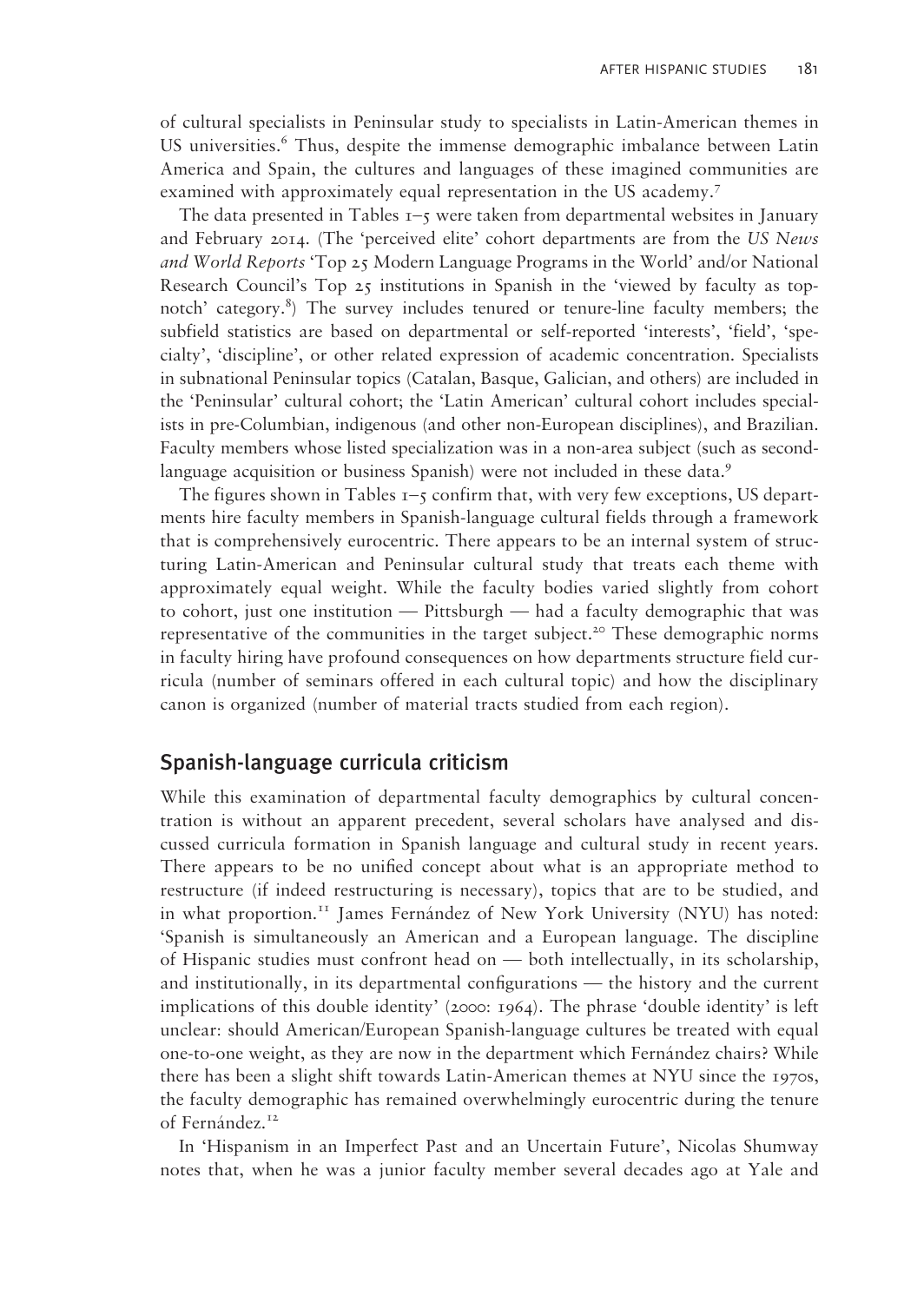Indiana University Northwest, the new faculty members were obliged to include 'sufficient material from Spain' (2005: 285). Shumway comments that the 'appropriate' weight in the 1980s was 60–40 for Spain over other Spanish-speaking regions (2005: 285). He goes on to note that 'this notion of Hispanism also meant a majority of faculty appointments in Peninsular literature' (2005: 285). Shumway mentions his general 'disagreement' with such an approach and concludes with this reflection: '[Hispanism itself] is an outmoded idea based on an essentialist, ideologically driven, and Spain-centric, notion' (2005: 297).

Among the most comprehensive recent reports on curricula development is Joan Brown's *Confronting Our Canons*, a study that examines the Spanish-language canon across the US academy. (The topic was also the theme of a session which Brown chaired at the MLA Convention in 2012.) She argues in favour of a shared graduate canon that would organize scholarship upon a common platform. What is most striking about her data is how profoundly eurocentric the Spanish-language literary canon is, a verity that transcends the uneven composition of faculty specializations: 'Works on 90–99% of graduate reading lists, what I call the core canon [… included] nine works, all but one from Spain' (2012: ix). Brown advocates on behalf of an increased presence of traditionally excluded genres, although she says very little about nuancing or abandoning the conservative eurocentric model. It appears that, in her reading, Latin-American culture is *not* an excluded genre. In particular, she envisions a canon that incorporates more work from women and non-heterosexuals, nonprint tracts, texts in non-Castilian languages, anything from the eighteenth century, and work from those whom she terms 'exiled patriots, or residents from most of the Hispanic world' (2010:  $171$ ). The reader is left to presume here that 'exiled patriots' means Spaniards, although exiled Latin Americans would significantly outnumber those from the Peninsula.

Brown is a specialist in Peninsular topics and perhaps her study should be understood through that lens. Indeed, the discussion of whom she terms 'residents of most of the Hispanic world' is infrequent and superficial, which gives the impression that her recommendations are geared more generally towards how *Peninsular* studies could be restructured and not the field as a whole, despite the few instances in her monograph which allude to the contrary. A major failure of *Confronting Our Canons* is that Brown discusses a very tiny sector of the target subject — Peninsular topics and cultural tracts from the other 90 per cent of the Spanish-speaking world are generally ignored or treated perfunctorily, being mentioned with a seemingly token symbolism. Even if the existent problems that Brown cites were remedied through application of her model, which is a fine concept for Peninsular studies, if the faculties are not democratized towards Latin America, the supermajority of the target literatures and cultures will continue to be neglected.<sup>13</sup>

Similarly, the academic field itself is often termed 'Hispanist', 'Hispanism', and the more recent 'Iberian-American', each of which attempts to appropriate Latin-American topics and subordinate them to a Spanish centre. The nomenclatures have a radial implication which both initiates and sanctions the flawed concept that all cultural materials under this heading emanate from a singular source: the Peninsula. The terms also exoticize (and minoritize) speakers of Spanish in the US into a subordinate category, one that has been institutionalized through terms such as 'heritage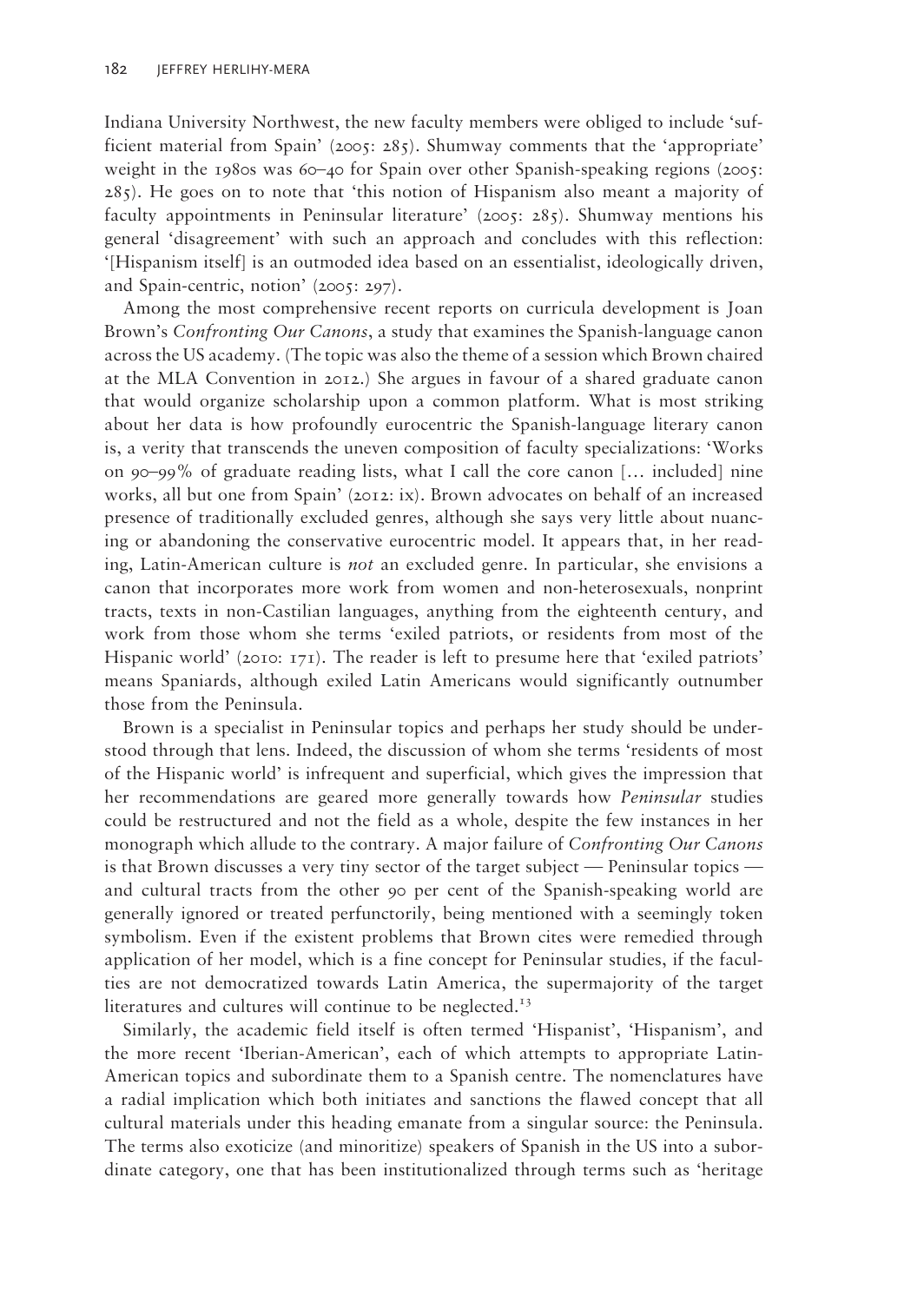speaker', which construct a foreignness for the tongue (and its literatures), and interpolate speakers of Spanish in the US with cultural distance and inappropriateness.

### Outcomes of overweighting faculties towards Spain: study abroad

The conventional one-to-one Peninsular to Latin-American faculty composition prohibits a representative pedagogy on the cultures of the Spanish-speaking world. Spanish authors, playwrights, artists, historical figures, and so on, from Cid through Ruiz Zafón, receive more critical and pedagogical treatment than they should, a circumstance which concomitantly subordinates the work and histories of the unstudied demographic and enhances the perceived importance of Peninsular work in all cultural disciplines.14 Eurocentric departments are particularly misguided for US institutions, as Latin-American cultures, languages, literatures, histories, and family dynamics inform North-American cultures in any number of ways — especially since the US is a Latin-American nation, despite rarely being labelled as such. But the bulk of academic attention is misdirected towards an absent European Spanish-speaking community (and the histories, cultures, literatures, and languages of those societies). These departments might best be described as being in a state of cultural lag.

Study-abroad trends demonstrate an unfortunate consequence of this problem: Spain receives approximately the same number of American study-abroad students as all Latin-American nations combined (Institute of International Education, 2007–09). So, what causes students to esteem Spain so profoundly for an immersion experience? As the Spain/Latin America imbalance in study abroad essentially corresponds to the demographics of professor expertise in classrooms, it appears that students are interested in first-hand experience in regions which they study most often in class. In this way, the idealization of Spain in the minds of undergraduates is a product of a broad eurocentric aesthetic in US higher education, one that decolonial and postmodern approaches insist we must deconstruct. As the vast majority of students have not been to Latin America or Spain before choosing their study-abroad destination, the disproportionate number going to Iberia is an outcome that derives partly from what students read, study, hear, and see in their Spanish language and culture classes.

Some may maintain that an important component of study abroad is visiting the neighbouring countries and, consequently, part of the draw to Spain (instead of a country in Latin America) is its proximity to the rich and distinct cultures of Europe. However, one could make the same case for any Latin-American nation, as the composition of that region is as culturally and linguistically diverse as Europe, if not more so. Moreover, as Spain and Colombia have nearly the same population, if we were to retrace history and imagine that Colombia was both the colonizer and the culture that was receiving the nonrepresentative scholarly attention which presently benefits Spain, it is conceivable that nation would receive the same number of US students studying abroad as Spain and all other Spanish-speaking nations combined. Such is the force of the aesthetics that are constructed, celebrated, and institutionalized through formal education. The conceptual ideas of Spain and Latin America are constructed in classrooms (through often eurocentric scholarly approaches) and the results are clear: weighting our pedagogy towards Spanish themes has significant influence on what students imagine to be the 'best' experience in Spanish-language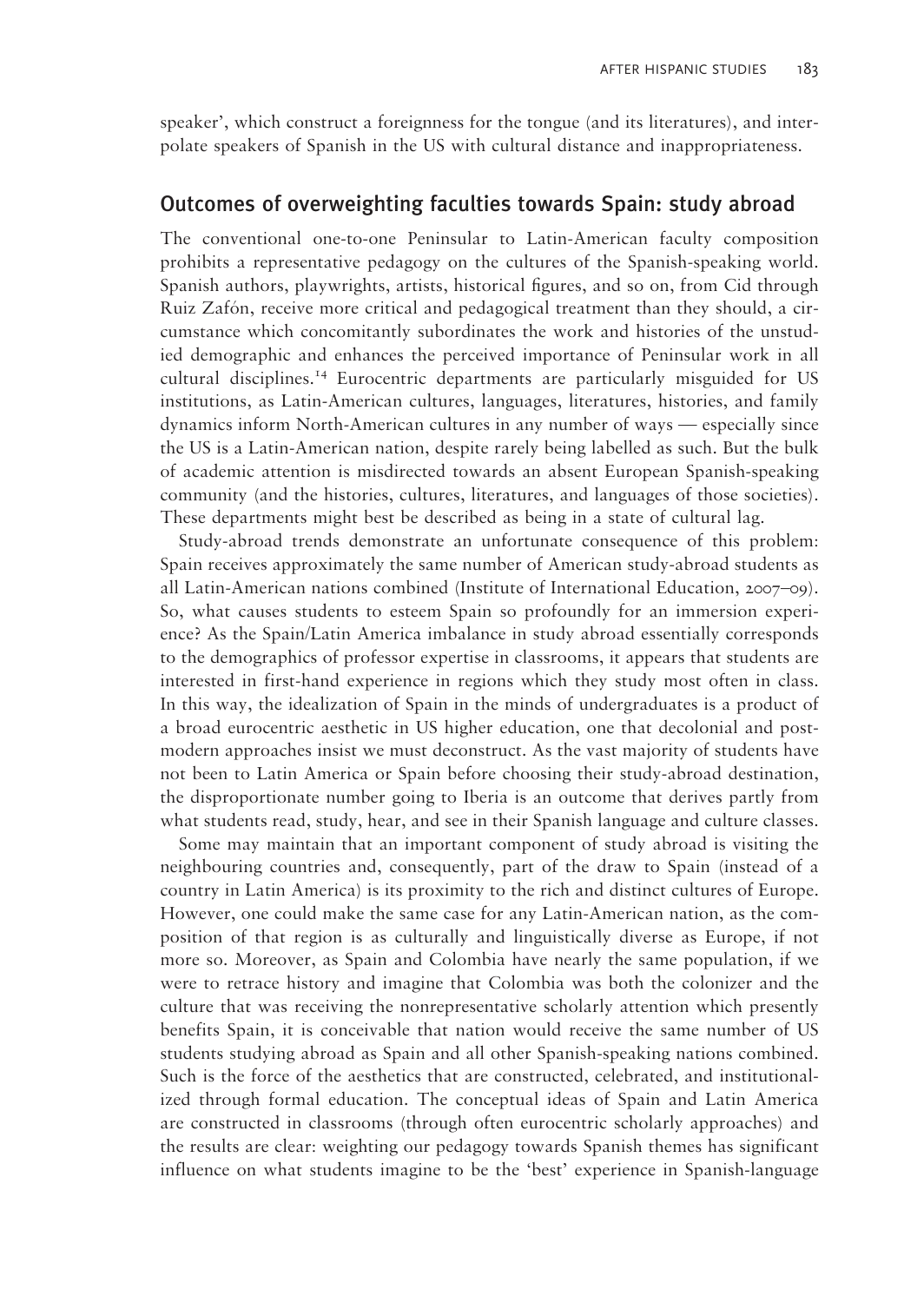culture. To study a text or a painting in a classroom setting is to celebrate a cultural artefact, and the first-hand experiences in Spanish-language culture that undergraduates seek are an important signifier of how the overrepresentation of Peninsular topics in classrooms influences student behaviour.

# On Peninsular apology

There are many reasons to support the portrayal of current faculty paradigms as ostensibly constructive: Spain is the 'home' of the language; the 'classic' texts, seminal to the culture itself, like *Poema del mío Cid* and *Lazarillo de Tormes*, derive from that imagined community; there is a canon of important work — from Cervantes through the post-Franco period — that is foundational to Western literature itself and these command a close focus on Peninsular themes; not to mention the transcendental body of work in visual arts like that of Velázquez, Goya, and Picasso; Buñuel and Almodóvar. Our current faculty demographics are structured to reflect that supposed reality: these works are so significant, so essential to comprehending the culture of 'Spanish language and cultures' (as per the general departmental self-identifier), that it is productive and, it seems, even necessary to overweight our curricula and our faculty appointments towards these topics.

An apologist for the contemporary nondemocratic faculties might also argue that Peninsular themes form one conceptual 'unit' with several dimensions (often understood as medieval, golden age, twentieth century, and so on). The focus in that context should be on how we weight respective conceptual units and sub-units. Is it appropriate to have a department with three Peninsular specialists but only one (or none) who studies Southern Cone, Andean, or Mexican topics? In the case of Mexico (and many other regions), we could conceivably form similar Spanish-language cultural sub-units: colonial, independence, contemporary, and migratory. Mexico is a region that has more Spanish speakers than any other and approximately three times more inhabitants than Spain, but that community does not have a *single* specialist (never mind representatives of sub-units) in many of the departments examined in this study. Meanwhile, 97.7 per cent of departments studied in this survey (43 of 44) have *multiple* specialists in Peninsular topics.<sup>15</sup> The Mexican community as a whole despite being three times as populous as Spain and a central part of the cultures of the US — is being actively subordinated to the eurocentric norm: Spain triumphs due to the conservative nature of the academy and its myths of cultural importance.

These nondemocratic and nonrepresentative aesthetics are constructed, iterated, and sanctioned through institutionalization. They must be repeated and elaborated so that they continue to exist — and the concept that departments at US institutions *should* give equal weight to Peninsular and Latin-American themes is one that is historically specific; it has been invented by way of custom, a dearth of focus on the canon (in comparison to other cultural fields),<sup>16</sup> and a lack of scholarly dialogue about the implementation of democratic values to Spanish-language cultural studies in general. These tendencies have caused the hiring norms (and thus the composition of the professoriate) to continue in a conservative, circular, and conformist tradition that repeats the models of the past.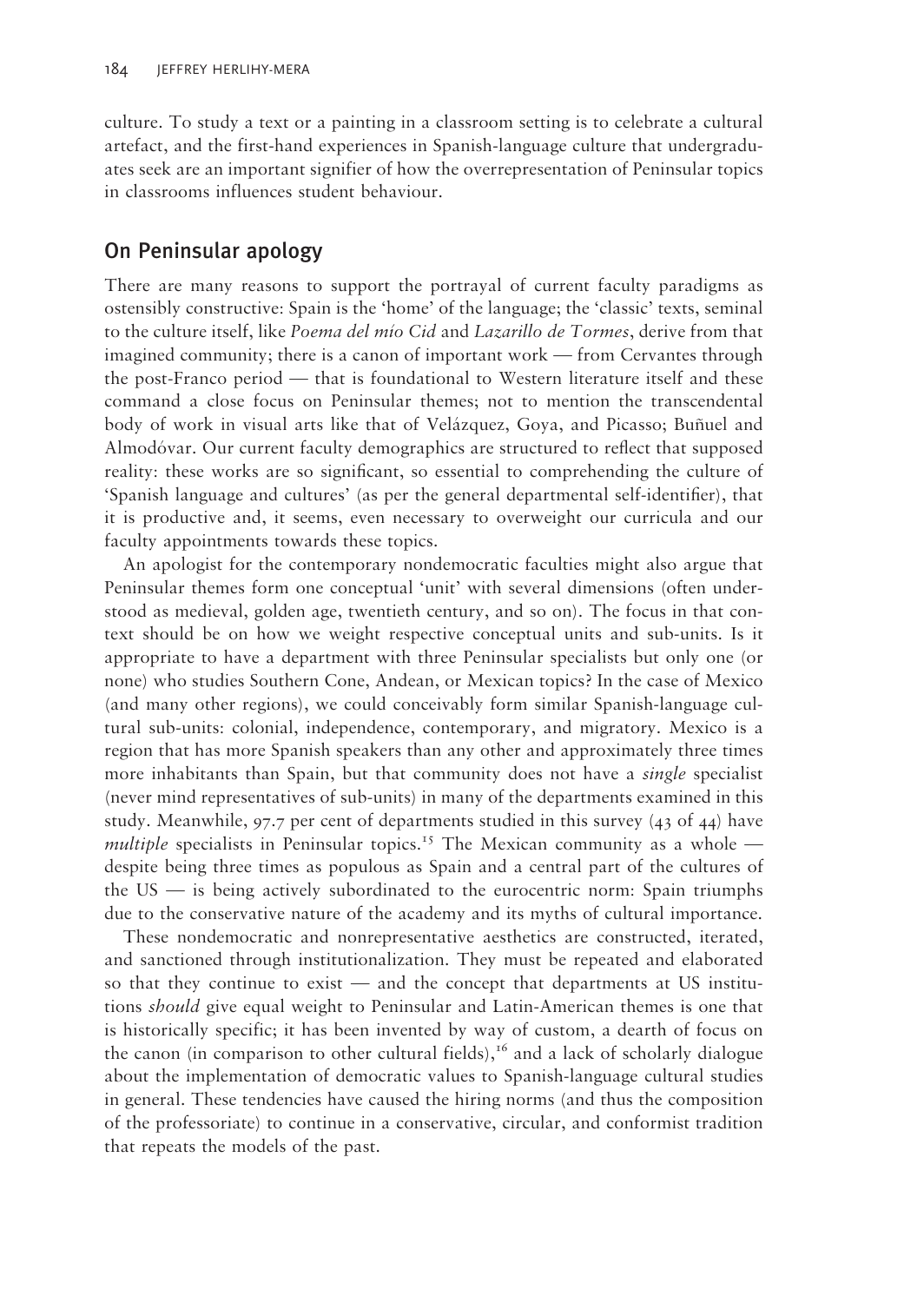# 'Spanish'-American cultural essences?: on Latin-American cultures

Another important argument in favour of overrepresenting Peninsular topics might focus on the supposed role that Spanish culture (texts, plays, painting, and other material) has had in the development of Latin-American authors/artists. Several salient Latin-American writers, including Gómez Suárez de Figueroa (El Inca), Gabriel García Márquez, Carlos Fuentes, and José Martí, among many others, spent significant periods of time in Spain. Moreover, as these authors almost certainly read the canonic Peninsular writers during their formative years, we should — according to the traditional model — adequately address those authors in our curricula approach. A proponent of such a concept would argue that, due to the importance of these outstanding and seminal cultural figures, we should place special attention on Peninsular texts in order to appropriately study and appreciate Latin-American work. To this end, for instance, Brad Epps has characterized the field itself of Latin-American studies as a 'mode of Hispanism' (2005: 233). In such approaches, Spain must remain — today and for all time — at the centre of our Latin-American studies.

The authors from Latin America who spent periods in Spain were almost certainly subordinated to eurocentric models of value during their formative years. Their realities were saturated and, to a certain extent, controlled by the material culture of a distant society, one that shared certain characteristics with their own. To overload our reading of these authors with the influence of this absent and supposedly superior cultural model, however, is to submit our present analyses to the same shortcomings: the supposed cultural mimicry of Peninsular norms — a concept that seems to be at the centre of such eurocentric approaches to Latin-American tracts — should be understood (if it is indeed the case) as an aesthetic constructed on the imagined inferiority of local (Latin-American) rites, ceremony, and symbol, a circumstance that we should be actively deconstructing by reframing our curricula away from these historical axes of inquiry. The structural presuppositions inherent to eurocentric approaches are forms of cultural violence: they strive to maintain and legitimize the inequalities of the status quo through interpolating people and communities with imaginary affiliations and relationships.

Gabriel García Márquez lived in Spain in the 1960s, wrote there, and returned often for visits over the years. He was the principal author of a plea to the Spanish government to reject the Schengen Agreement, which requires Latin Americans to have visas to enter Spain:

Al entrar a España no tengo la impresión de llegar, sino la de volver. Quizás a muchos españoles les resulte extraño este sentimiento, pero les aseguramos que esa sensación es la típica del criollo, la del indiano, la del colono o del colonizado nacido en esos territorios de lo que fue el antiguo imperio de España. Si nos atrevemos a hacerle un reclamo a esa gran nación que nos enseñaron a considerar, con razón o sin ella, como nuestra Madre Patria, es por el hondo convencimiento que tenemos de no ser ajenos a España.

[...] sabemos que es cierto, que nuestra imaginación, nuestra lengua mayoritaria, nuestros referentes culturales más importantes provienen de España. Aquí nos mezclamos con otros riquísimos aportes de la humanidad, en especial con el indígena y el negro, pero nunca hemos renegado, ni podríamos hacerlo, de nuestro pasado español. Nuestros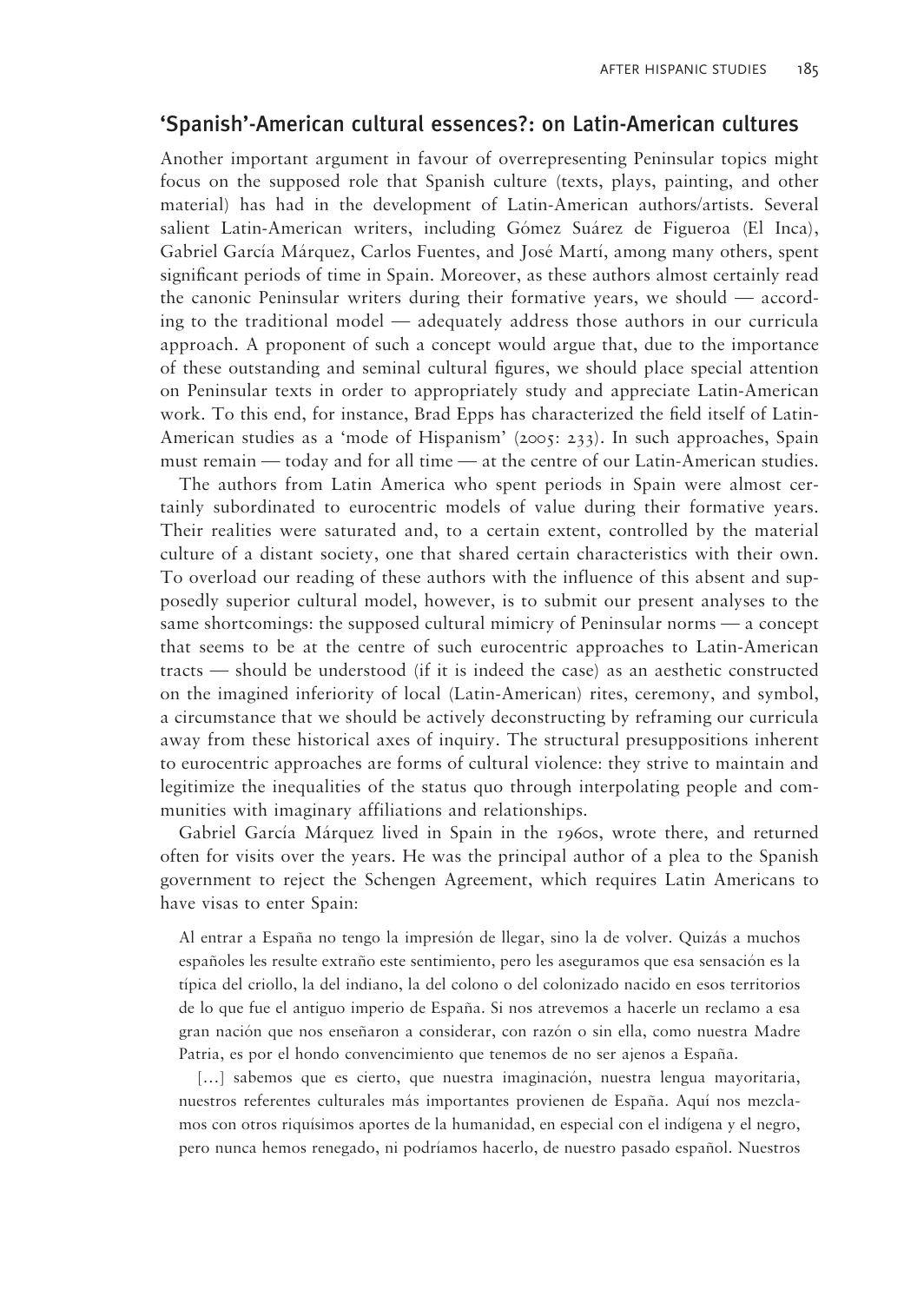clásicos son los clásicos de España, nuestros nombres y apellidos se originaron allí casi todos, nuestros sueños de justicia, y hasta algunas de nuestras furias de sangre y fanatismo, por no hablar de nuestros anticuados pundonores de hidalgo, son una herencia española. (García Márquez, 2001: 1)<sup>17</sup>

García Márquez's description of what has been termed 'roots tourism' forms a troubling discourse of long-distance imagined nationalism that should be situated in the eurocentric, colonial framework — it is a subaltern's plea for independence.<sup>18</sup> The Schengen Agreement (like the US Visa Waiver Program) blocks European visitation rights to all but the wealthiest Latin Americans — it is a political and economic form of neocolonialism.19 In the face of the repression that is the visa system, there is desperation — and these are not issues that ceased to exist at some point in the distant past (Schengen was approved in 1989 and is currently active). The letter is symbolic of a subjugated and yet colonized group attempting to win favour through feigning union. Part of the decolonial process is forging localized aesthetic concepts through literature, art, and thought; and the material in the above letter is a chapter in that process: the repressed intending to hold onto a vestige of liberty, namely the freedom to move from place to place unencumbered.<sup>20</sup>

The García Márquez letter recognizes the power of states. Another of his reports on these laws focuses on individual agency. In a second declaration, also in print, García Márquez dropped the cultural subordinate tone ('el hijo perdido de España, la "Madre Patria"'), saying: 'The first Spaniards who came to America did so without visas and firing in all directions. They joined up with our women and took our gold […]'. He also said in remonstration of the law that he would never again return to Spain (quoted in Riding, 1989: 1). Indeed, Latino intellectuals and authors over the centuries have been generally ambivalent towards Spain, if not openly hostile. As Nicolas Shumway points out: 'Even well into the twentieth century, the obligatory youthful journey for all Spanish American elites was to France, not Spain' (2005: 288).

Conceiving 'Latin America' as an entity is at the same time an attempt to connect, on an immense scale, disparate peoples through assumed cultural resemblances. The post or decolonial plight unifies and the language does somewhat too, but, should we insist on conceiving and reiterating this imagined unity? Carlos Fuentes notes that, since the initial European incursions, Latin Americans have identified not with Spain but with the cultures 'de sus lugares de nacimiento, con sus naciones, con su geografía, con su historia […] distintas de la historia de España' (1997: part 3). Fuentes describes the subordinate relationship which Latin Americans have had with Spain as the catalyst of a shared identity, one that derives from repression and colonialism, and results in 'una identidad […] común' (1997: part 4). Fuentes goes on to underscore that these are not concepts from the past; the struggle for cultural and social representation and autonomy is one that 'aún no termina' (1997: part 4).

Post-national and post-area studies imagine their tracts to be a critical leap forward driven by the need to disentangle traditional hegemonies, particularly those related to national imperialisms. But we are yet to be in a polarized colonial period between Spain (and the US) and Latin America due to, precisely, the controlling and imperialist power imbalances that have been codified in the Schengen Agreement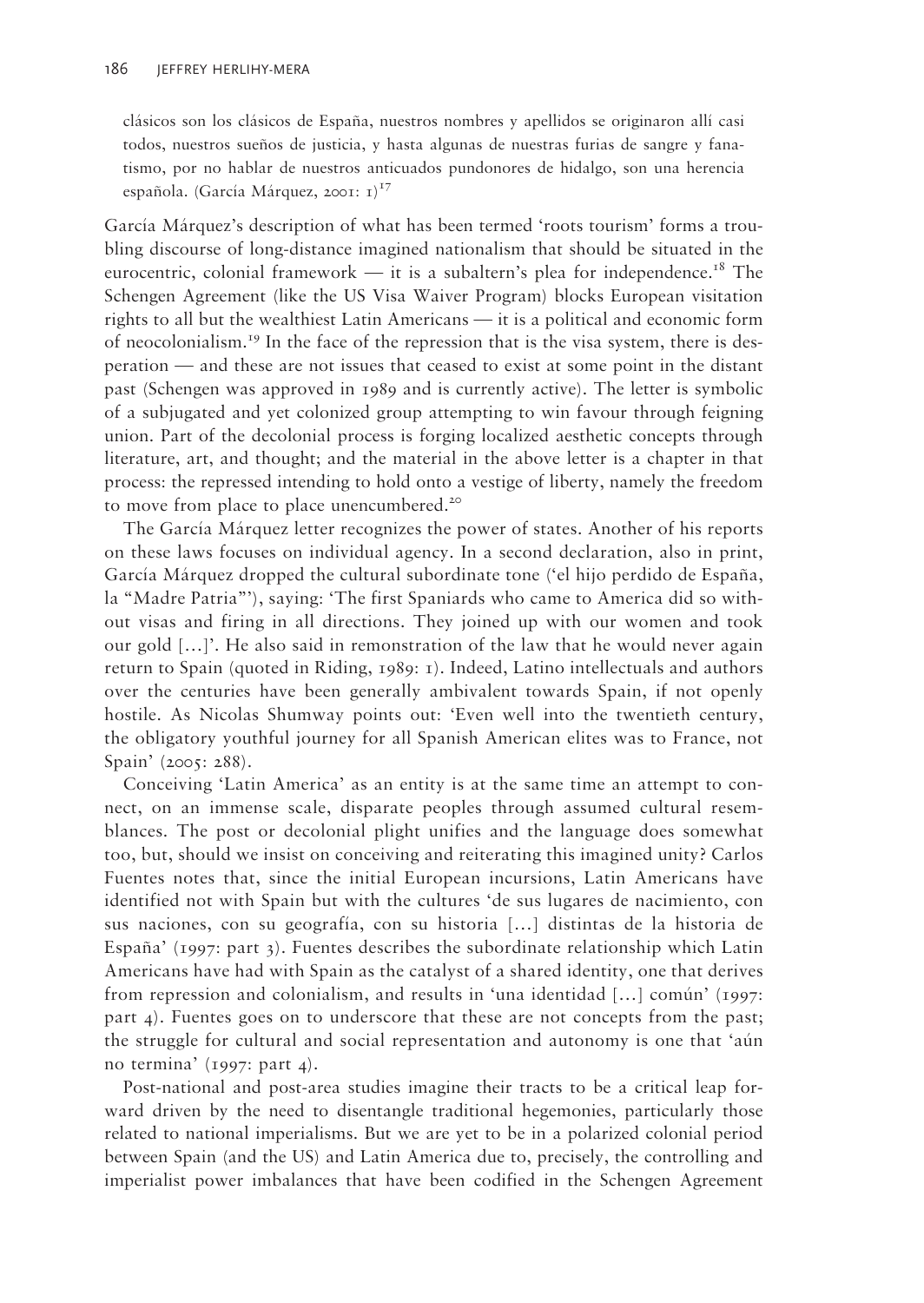and US Visa Waiver Program — *and* through the curricula preferences that exist at US universities, which openly treat Latin-American culture as less important than Peninsular culture.<sup>21</sup> If the academy is to remain mired within the problematic assumptions inherent to area studies, $22 \text{ 'Latin America' as a conceptual unit should}$ exist until there is equality in economic, political, and cultural terms. This move towards equality should begin in our classrooms by treating Spanish-language communities through demographically stable pedagogy. While it may appear that radical moves towards representative faculties could manifest reductive resolutions, the status quo is already unethically reductive towards Europe. Unless institutions of higher education are fundamentally reformed towards post-area cultural studies (a concept which, unfortunately, has scant traction within academic institutions at the present time), an endorsement to Latin-American studies of the same policies that granted Peninsular studies such a privileged location in the status quo is not only necessary for the contemporary academy, it is decades overdue.

# Transatlantic approaches

Another possible argument regarding this demographic predicament might involve transatlantic approaches, which are, in a sense, an overture towards abandoning traditional area tracts with a gesture towards new conceptual spaces with multiple influences. Trans as a prefix, or another of the emergent cross-cultural/temporal imagined connections between communities, should be thoroughly vetted, however, as it often results in the unintentional marginalization of traditionally underrepresented communities. We might describe the field of African, American, and European tracts as dedicated to a horizontalized cultural history, its fertilizations, exchanges, translations, contacts, and mixtures, but we should be acutely aware of the danger of the subfield forming into a study of appropriation of European models in the Americas, an approach that results in the same dilemmas as other hyphens and prefixes. The transatlantic turn in Spanish-language studies should be one that is demographically stable, taking close care to ensure the bulk of attention is not garnered towards the European end of the Atlantic considerations. Indeed, in order for a transatlantic appointment in a Spanish-language department to be demographically stable with respect to the groups in question, the appointee's interests/studies must be very heavily weighted in the direction of Latin America.<sup>23</sup>

In what could be understood as a neoliberal form of transatlantic economic culture, the Spanish government finances many pan-Spanish-language initiatives that offer economic capital (often for cultural programmes) in exchange for expressions of cultural unity from Latin-American nations. For this reason, each of these initiatives involves the nondemocratic and somewhat nonsensical prefix 'Ibero-' which, possibly indirectly, alludes to a core component of the movements: entrenching, or at the very least expressing, a desired eurocentric identificational dimension in these Spanish-speaking societies.

- • Iberoamérica Organización de Estados Iberoamericanos para la Educación, la Ciencia y la Cultura
- Espacio Cultural Iberoamericano
- • Organización de Televisión Iberoamericana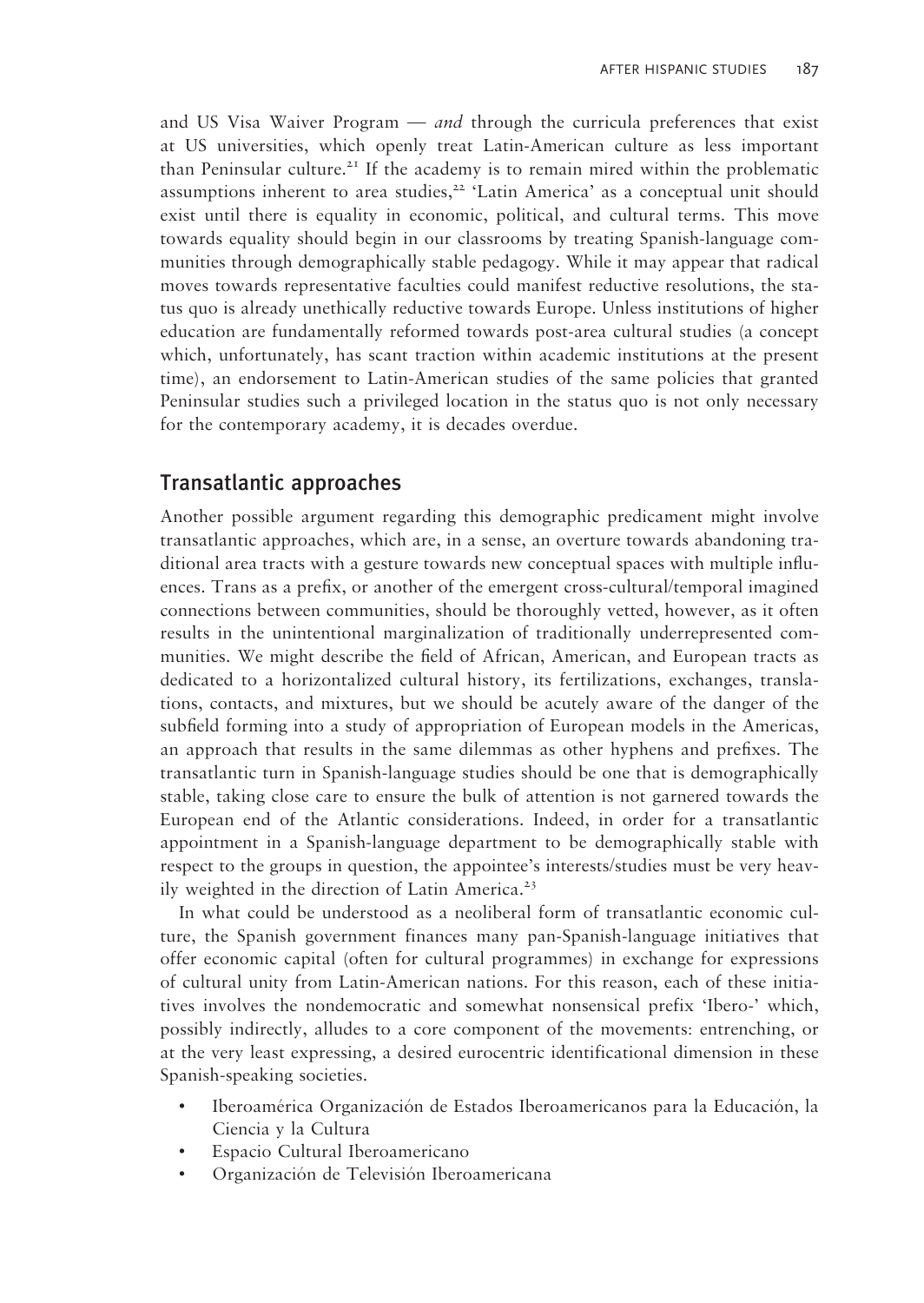- Secretaría General Iberoamericana
- • Carta Cultural Iberoamericana
- • Asociación de Estados Iberoamericanos para el Desarrollo de las Bibliotecas Nacionales de Iberoamérica
- Juegos Iberoamericanos
- • Cumbre Iberoamericana.

The perceived union between Latin America and Spain, constructed often through capitalist and neoliberal/colonial — not democratic — interventions, is part of what authorizes the eurocentric register in our academic faculties. This concept should be closely examined as there are many cases in which this cultural amalgam is openly rejected in Latin America; and the reception of Latin-American migrants in Spain in many ways doubly contradicts the concept of one transatlantic sociocultural community.24 The imaginary unions benefit the capitalist interventions for Spain — the region that dominates much of the banking, publishing, and media in Latin America — but the cultural reality does not wholly correspond to what is implied by the Ibero- prefix.

# A paradigm shift: should our faculties be democratic?

The overrepresentation of Peninsular themes in the US academy should be rigorously discussed by faculty members, deans, provosts, as well as authors and artists. In many ways the cultures of the US are moving further away from eurocentric aesthetics and theoretical approaches, and, indeed, the cultural ties between Spain and the US are dissolving in the midst of rapid demographic shifts towards Latin-American realities. Moreover, maintaining that a concentration on past norms, a nonlocal society, and an absent culture (when compared to that of Latin-American societies) is practical for US students to study is difficult looking forward, especially in consideration of the demographic shifts which have occurred in North-American societies in the last century.<sup>25</sup>

In a solely democratic approach to forming a Spanish language and cultures department, 10 per cent of the professoriate should be specialists in Peninsular themes (because 10 per cent of the Spanish-speaking world resides in Spain). In order to reorganize the arrangement of departmental disciplines, our perception of a specialist (for the case of the Peninsularrist) would change. In the same way that some departments of ten faculty members have one 'Mexicanist' who is expected to touch on all realms of that literary and cultural history, the same should be the case for Spain, with an important exception: the pre-colonial and early colonial periods, when the majority of Spanish speakers were yet to be on the Peninsula. As the seminal points of the language are the product of rich interlingual periods in Iberia — Celtic and Celt-Iberian presence, Ibero settlements, the Roman conquest and the Convivencia, and so on  $-$  in order to adequately address these seminal roots of the language itself, an exception to a democratic representation might be made by including one extra Peninsular specialist who specializes in those topics (this would be one hire in a theoretical department of ten, and proportional representation in larger and smaller departments). This would require the second departmental specialist in Peninsular themes to have a more broad register rather than the current norms, which generally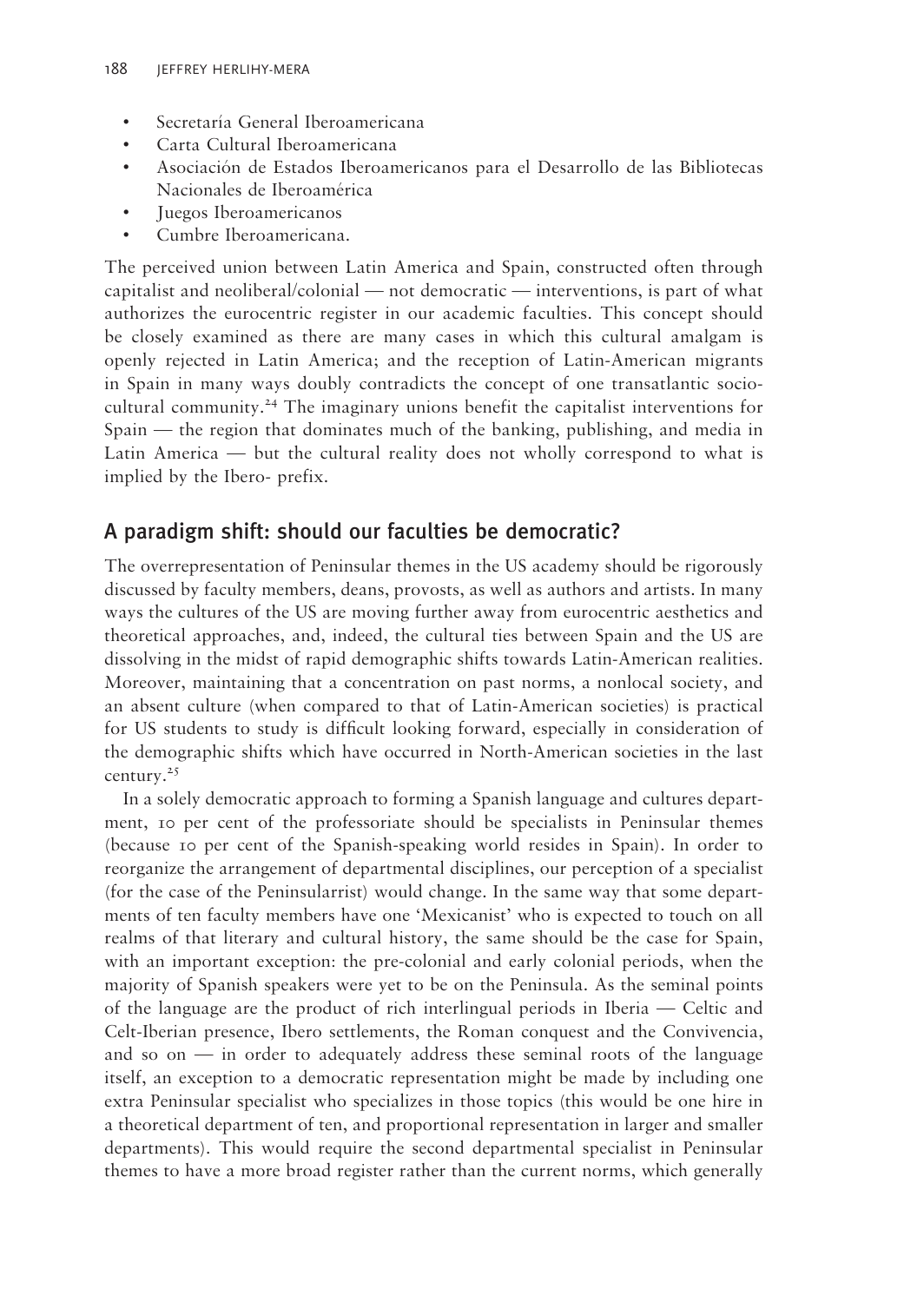divide Peninsular study into medieval, golden age, twentieth century, and so on. Such a transition would require restructuring doctoral programmes — a transition which would occur seamlessly within the other paradigm shifts that would stem from a democratization of the field.

Universities presently culturally engineer the classroom dynamics towards Peninsular topics by over-hiring and thus overrepresenting specialists in those fields. An inherent characteristic of the appointment process itself concerns what subjects will be treated and the data demonstrate that these eurocentric mores, although often rejected in the academy, are yet broadly entrenched as hiring tendencies. Nevertheless, as ostensible supporters of egalitarian and democratic values, those with the capacity to enact change (hiring committees, deans, eminent scholars, and so on) should be actively deconstructing the present norms, nuancing the euro-aesthetic towards more democratic and localized concepts.

The analysis in this essay and the solutions put forth should be part of a complex whole. As Idelber Avelar comments: 'democratization of cultural capital in the discipline not only lies in the canon and its expansion' ( $2005: 279$ ). It is also a paradigm of constructing aesthetic relevance and managing cultural and social appropriation of texts, academic and cultural appointments, refocusing scholarly importance and institutional awareness, and cultural growth and social consciousness. The few resources we have at our disposal should be engaged towards treating cultures — and thus the *people* of those cultures — in an egalitarian fashion.<sup>26</sup>

# After Hispanic studies

Eurocentrism is, in part, a product of the exigencies of cultural disciplines that have been divided into an area-studies basket. If (or, perhaps, *because*) these disciplines are absorbed in area-studies narratives that hinge on imaginary cultural geographies, how those cultures and geographies are manifest in our curricula and faculties should offer democratized, representative examples of the cultures they treat.<sup>27</sup> Detaching our faculties from the implied belief that European (in this case, Spanish) culture is preeminent would be accompanied by a crisis period during which the academy would restructure vocabularies of discussion on the present and past, the modes of cultural authority, and the dynamics of Spanish-language communities. A conviction to abandon Hispanic studies as the privileged player in Spanish-language cultural study would undo the imaginary glories of the past that are repeated in contemporary curricula, and gesture towards a new future.

Using a new, democratized and egalitarian educational structure, conceivably, would forge a new scholarly future that is more attuned to the cultural demographies of Spanish-speaking peoples everywhere. The present over-emphasis on Spain, its cultures and languages, would cease to crowd out other regional sensitivities, and it would redirect those reflections towards new connections or potential oppositions (migrant and non, for instance), which would complement (or perhaps replace) the Spain/Latin America binary that our contemporary academic structures command. New 'trans' labels that counterbalance the transatlantic frame would emerge, as the intercultural axes among Spanish-speaking communities are significantly more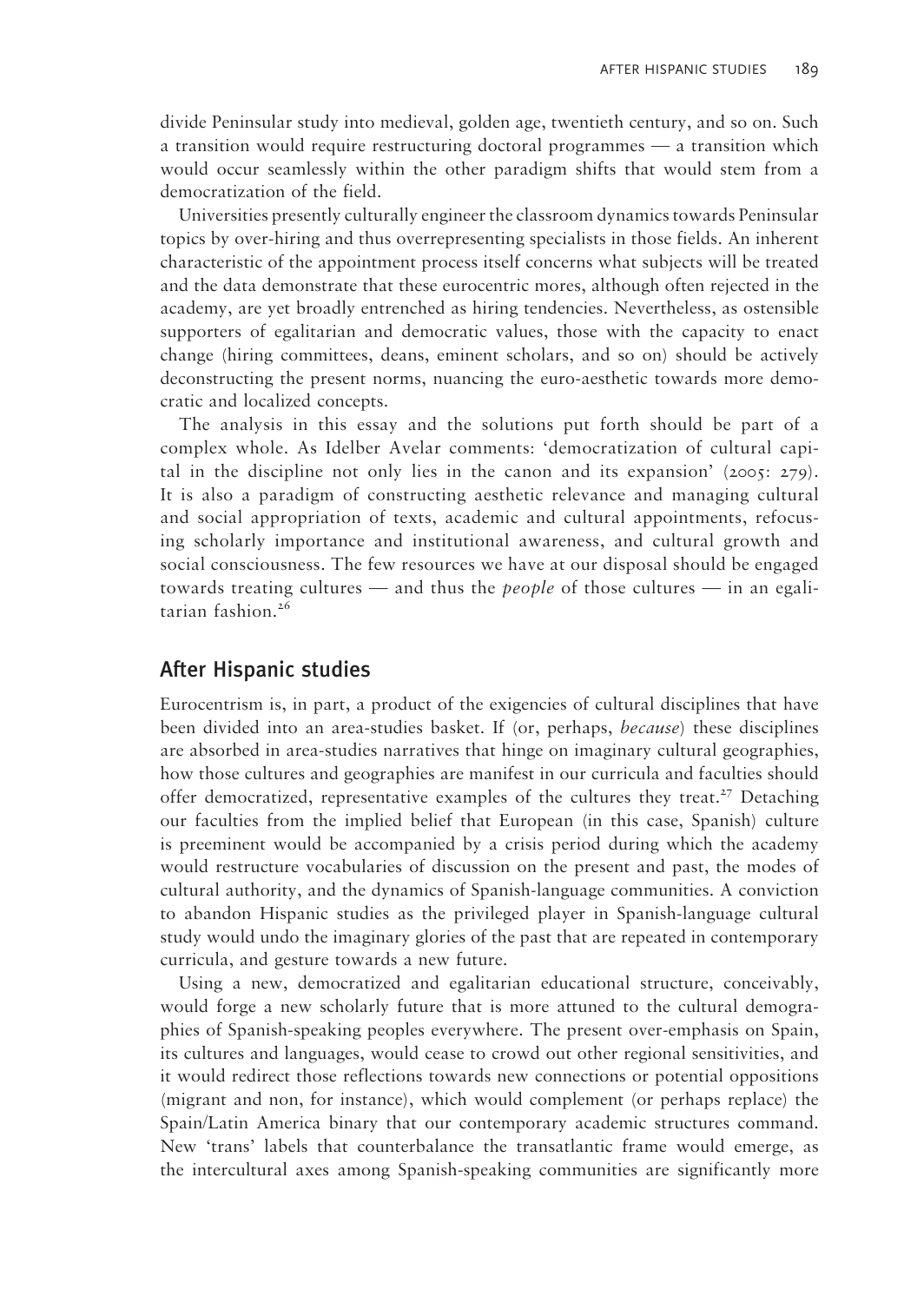diverse than the contemporary theoretical glimpses (often based on a Spain-Latin America imaginary duality) allow.

The aesthetic shifts that would accompany a democratized Spanish-language cultural and pedagogical canon would take generations to be comprehensively realized. The shifts in faculty demographics would occur over many decades, with more conservative institutions, presumably, appropriating changes long after they have been established elsewhere. The eurocentric utopia of today, manifest in faculties overweighted towards Spain, has been constructed and reiterated for 500 years; if the cultural and pedagogical canon is a democratic one for the long term — for the next half millennium — the concept of 'canonic importance' inevitably will transition towards a more socially-representative model. Over time, the myth of Spanish exceptionalism, upon which present faculty and canonic imbalances are maintained, will cease to be self-evident.

#### Notes

- $<sup>T</sup>$  The study involved scrutinizing the professional de-</sup> mographics (by subfield specialization) at several cohorts of US universities with two principal ends: first, to demonstrate the overwhelming overrepresentation of Peninsular themes (and thus a eurocentric register) in the field of Spanish-language cultural studies as a whole; and second, to pose an argument in favour of changes in faculty appointment practices that would ensure a more democratic approach to the scholarly treatment of Spanish-speaking cultures. The ideas presented in this essay should be understood as conceptual rather than binding (or even necessarily implementable in the status quo); the interest is to illustrate the contemporary slant towards eurocentric pedagogy through a quantitative data set, and to foment a scholarly dialogue on how the field could be improved.
- <sup>2</sup> For more on this topic, see Anibal Quijano's 'Coloniality of Power, Eurocentrism, and Latin America' (2000) and Walter D. Mignolo's 'Coloniality and Modernity/Rationality' (2007).
- <sup>3</sup> In addition to the problems inherent to eurocentric cultural studies, inundating classrooms with Peninsular accents and vernacular has a significant effect on the Spanish linguistic norms in US higher education.
- <sup>4</sup> Several cases such as that of Bolivia, where half the population did not self-identify as bilingual in Spanish until the 1970s (Wolfson & Manes, 1985: 298) strongly rebuke the imperialist cultural mappings of the 'Hispanic' register in the American worlds.
- Since then, the movement away from eurocentric academic models was an attempt to subvert the misapprehensions associated with perceiving Latin America as a cultural subordinate to Spain. In that scholarly tradition, Latin-American Spanishlanguage narratives (as well as other creative and

visual arts) should be interpreted as derivations of Peninsular spirit or a metaphoric ongoingness outside Iberia — a diasporic 'Spanish' art, as it were. That aesthetic interpretation locates supposed Peninsular influences in Latin-American art above those from local traditions or associated syncretizations, often imagining the work as European culture displaced to the Americas.

- <sup>6</sup> Another major dilemma in US Spanish-language studies, as I mentioned earlier, is the treatment of the subject itself as a 'foreign' language/culture in the US.
- <sup>7</sup> While the US is part of Latin America, US speakers of Spanish are excluded from these figures.
- Across all cohorts, specialists in transatlantic themes comprised 3 per cent (20), pedagogy or linguistics 19 per cent (117), and other non-area specialists 4 per cent (23). Other non-area specializations included: business Spanish, gender studies, creative writing, trauma studies, *hétéronomies*, poetics, theory, and theatre and film (as well as no area of study indicated).
- <sup>9</sup> Sources: "National Universities Ranking" *US News and World Report* 13 March 2014. 1+ "Doctoral Programs by the Numbers" *Chronicle of Higher Education* 29 September 2010. 1+<br><sup>10</sup> As far as departmental naming trends, the 'Spanish-
- American' descriptor has fallen out of favour and many departments also avoid the charged modifier 'Hispanic' in favour of the more innocuous 'romance' or 'Spanish and Portuguese' studies.
- <sup>11</sup> Many of these reports emphasize the importance of Spanish over other European languages in the classroom but say little on which dialect of Spanish and which Spanish-language cultures should be presented and with what representation (see: Fernández, 2000; García, 1993; Leeman, 2006).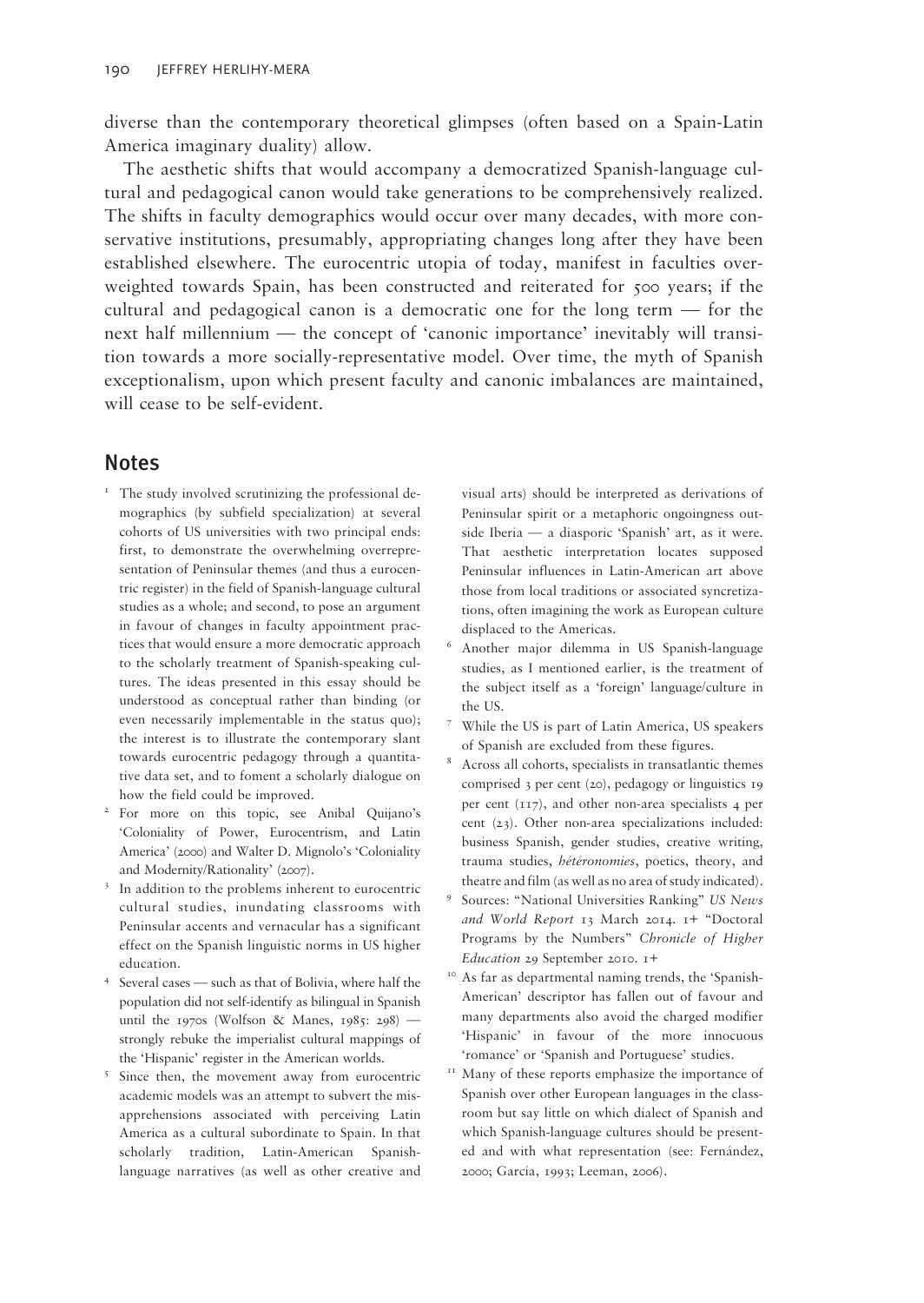- <sup>12</sup> Román de la Campa remarks that the field is 'in a constant state of flux' (2005: 300) and scholars should 'concur in the pursuit of new packaging for disciplines and scholars' (2005: 300), but the department he chairs, like that of NYU, has a eurocentric hiring culture.
- <sup>13</sup> Brown's text details 'missing contents' (2010: Chapter 4), which includes a short section on what she terms 'geographical gaps'. This three-page segment focuses on Latin America in the canon and, more specifically, what she calls an 'open secret' (2010: 107): Latin-American studies are unbalanced because some regions are studied more than others. The problem with this approach is that she discusses regions of Latin America *within* Latin-American studies as a subfield, not the field as a whole.
- <sup>14</sup> The Peninsular register correspondingly penetrates other realms of the academic world. For instance, *Project Muse* has a 'Latin American and Caribbean studies' subheading with twenty journals, five of which have 'Hispanic' in the title; there are twenty journals listed under the 'Spanish and Portuguese literature' subheading and eleven more listed under 'Iberian studies'. The MLA organizes study groups under romance topics, and the Spanish-language subgroup is listed under 'Hispanic literatures', a category that includes three groups with a Latin-American focus and four concerning Peninsular culture.
- <sup>15</sup> Save Pittsburgh, which already has a democratic faculty with one Peninsular specialist.
- <sup>16</sup> English translation: When entering Spain I do not have the impression of arrival, but of return. Perhaps many Spaniards would find this sentiment strange, but we assure you that the feeling is typical for the Creole, the Indigenous, and the colonist or colonized people born in the territories of Spain's ancient empire. If we dare to make a complaint to the great nation that we were taught to consider, rightly or wrongly, as our Mother Country, it is about the deep conviction that we have to not been outside Spain. [...] We know it to be true that our imagination, our majority language, and our most important cultural references come from Spain. Here we mix with other delicious contributions of humanity, especially the indigenous and black, but we have never renounced, nor could we do so, our Spanish past. Our Classics are the classics of Spain, nearly all of our names and surnames originated there, as did almost all our dreams of justice, and even some of the blood and fury of our fanaticism, not to mention our outdated feelings of gentlemanhonor, they are all of Spanish inheritance (García Márquez, 2001: 1).
- <sup>17</sup> While English departments in the US have been reinterpreting the concept of 'American' literatures since the mid-1980s (see: Carafiol, 1992; Jay, 1991), the canon of literatures in English, French, and

Portuguese are, like Spanish departments, severely restrictive and eurocentric, with comparatively little representation from African, Asian, and Caribbean communities.

- <sup>18</sup> We might also point out that these writers do not represent the Latin-American median in economic, education, political, or cultural senses.
- <sup>19</sup> It is precisely this body of laws that constructs the political concept of an 'illegal' person within a socially-organized space. (Unless a felony is committed, a US citizen cannot be an 'illegal' in Europe, nor can a citizen of European be an 'illegal' in the US because neither are subordinated to this visa process.)
- <sup>20</sup> In order to further layer an analysis of this letter, written collectively by several Latin-American authors, we might consider if such a plea would exist if Latin-American governments were to subject Spaniards to the visa process. How would the same group express their perceived loss? Would these writers use such a moment to voice their perceived relationship to Spain? What makes their supposed affiliation with Spain so strong in this moment of their persecution by it?
- <sup>21</sup> This argument has been informed by Robert Young's work on postcolonialism as a continuing force. As he notes: 'The only criterion that could determine whether "postcolonial theory" has ended is whether […] imperialism and colonialism in all their different forms have ceased to exist in the world, whether there is no longer domination by nondemocratic forces […] or economic and resource exploitation enforced by military power, or a refusal to acknowledge the sovereignty of non-Western countries, and new literary history whether peoples or cultures still suffer from the long-lingering after effects of imperial, colonial, and neocolonial rule, albeit in contemporary forms such as economic globalization' (Young, 2012: 20).
- <sup>22</sup> Area studies generally employ supra-grouping mechanisms to collectivize individual cultural action. These modes are dependent upon the preexistence of cultural groups that supposedly correspond to geography. The area cultural study approach requires a critical leap, one that perceives individual cultural action as a function of precategorizations (generally associated with geography) which are supposedly stable and sometimes plural or hybridized conceptualizations.
- <sup>23</sup> It is worthwhile to note here a recent text on Spanishlanguage transatlanticism: Alejandro Mejías-López's *The Inverted Conquest: The Myth of Modernity and the Transatlantic Onset of Modernism.* Mejía-López argues that Latin-American *modernistas* seized both linguistic and cultural authority from Spain towards the end of the nineteenth century. In this 'inverted conquest', these writers moved 'the cultural center of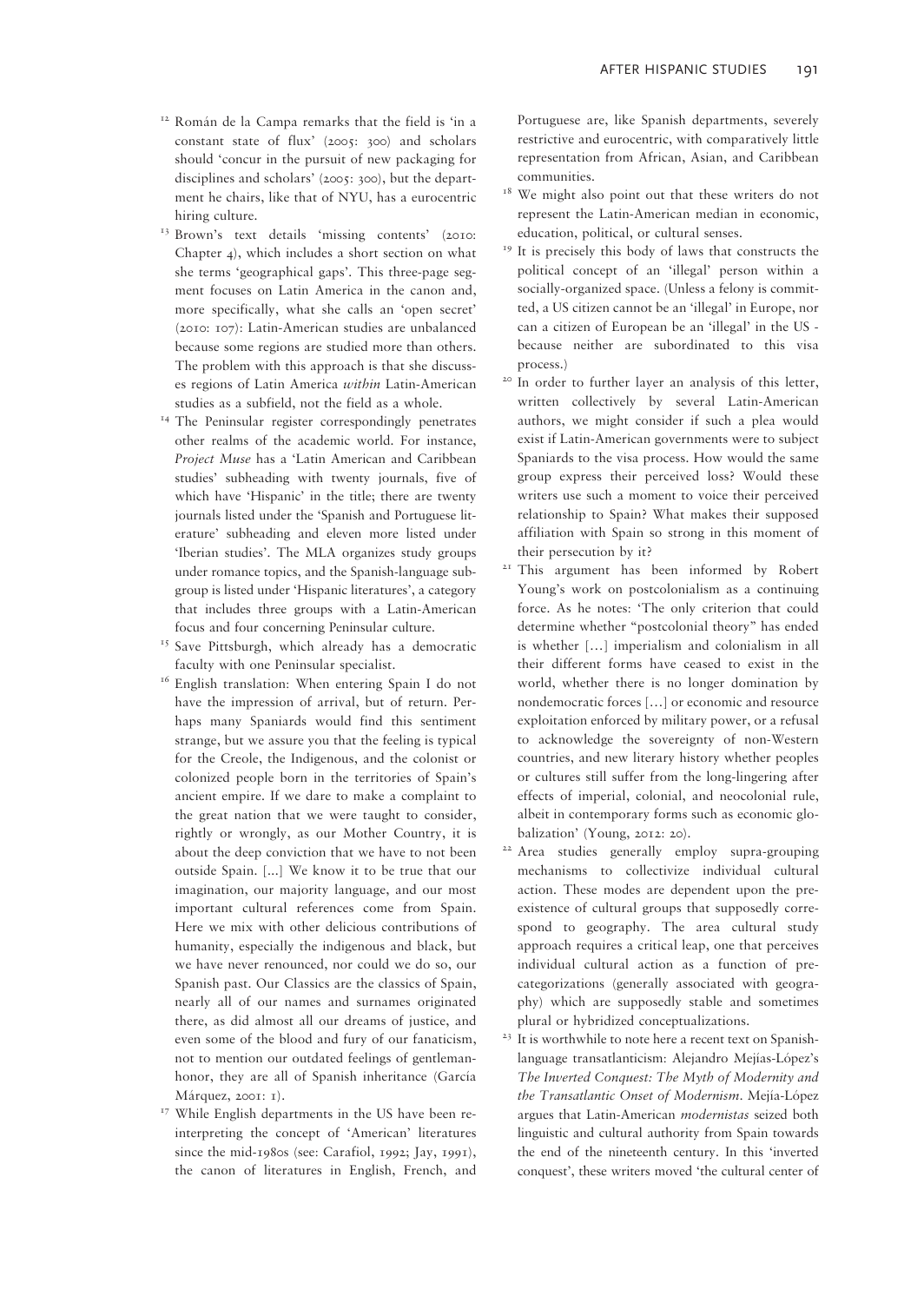the Hispanic Atlantic westward to America' (2009: 4). This critic deftly observes: 'For Spanish critics, Spanish American modernismo and the way it was transforming and opening literary language in Spanish were a threat to the perceived purity of "Castilian" and to the linguistic, literary, and cultural authority of the nation' (Mejía-López, 2009: 99).

<sup>24</sup> Numerous are the ceremonies, rituals, and other Latin-American material cultural elements that openly reject Hispanic cultural roots. 'Quemando el año Viejo' is a New Year's ceremony realized throughout the Andean region, Central America, and Mexico, which has been interpreted as an anticolonial rite (see: Herlihy, 2009: 30; 2011: Chapter 8). Upon winning a gold medal at the Atlanta Olympics, Ecuadorian Jefferson Pérez said: 'With this medal, I renounce the inferiority complex that they have put upon us for 500 years' (2004: 1A). In 2006, Bolivian president Evo Morales said that Latin America's 'campaign of resistance was not in vain', and continued: 'We're taking over now over the next 500 years' (quoted in Herlihy, 2009: 32).

- <sup>25</sup> This discussion does not delve into the local communities of these institutions, which are imperative to bear in mind when organizing a faculty demographic. Universities should take into account the local demographics when appointing faculty. Such initiatives, moreover, would inevitably democratize the faculty towards Latin America, as there are no major areas of the US with comparable numbers of Peninsular speakers of Spanish.
- <sup>26</sup> As passively as inequality is being reinforced in our Spanish-language departments at the present time, a new direction for the discipline will be a significant gain for our students.
- <sup>27</sup> Indeed, how the past cultural systems (even in the postcolonial period) have been engineered towards Europe should inform how we evaluate Spanishlanguage writing (and that of other idioms) today.

# References

- Avelar, I. 2005. Xenophobia and Diasporic Latin Americanism: Mapping Antagonisms Around 'the Foreign'. In: M. Moraña, ed. *Ideologies of Hispanism.* Nashville, TN: Vanderbilt University Press, pp. 269–84.
- Brown, J.L. 2010. *Confronting Our Canons: Spanish and Latin American Studies in the 21st Century.* Lewisburg, PA: Bucknell University Press.
- Brown, J. 2012. What Do Graduate Students in Spanish Need to Learn, and Why? *Hispania*, 95(3): xiii–xv.

Carafiol, P. 1992. After American Literature. *[American Literary History](http://www.maneyonline.com/action/showLinks?crossref=10.1093%2Falh%2F4.3.539)*, 4(3): 539–49.

- de la Campa, R. 2005. Hispanism and its Lines of Flight. In: M. Moraña, ed. *Ideologies of Hispanism.* Nashville, TN: Vanderbilt University Press, pp. 300–10.
- Epps, B. 2005. Keeping Things Opaque: On the Reluctant Personalism of a Certain Mode of Critique. In: M. Moraña, ed. *Ideologies of Hispanism.* Nashville, TN: Vanderbilt University Press, pp. 230–69.
- Fernández, J.D. 2000. Fragments of the Past, Tasks for the Future: Spanish in the United States. *[Publications of](http://www.maneyonline.com/action/showLinks?crossref=10.2307%2F463616&isi=000166098700099) [the Modern Language Association](http://www.maneyonline.com/action/showLinks?crossref=10.2307%2F463616&isi=000166098700099)*, 115(7): 1961–64.
- Fuentes, C. 1997. El Espejo Enterrado: Reflexiones sobre España y el Nuevo Mundo, parts 1–5. México: Sogetel Films.
- García, O. 1993. From Goya Portraits to Goya Beans: Elite Traditions and Popular Streams in US Spanish Language Policy. *Southwest Journal of Linguistics*, 12: 69–86.
- García Márquez, G. 2001. Protesta de intelectuales por visa a España. *El Tiempo* [online] 18 March [accessed 29 April 2015]. Available at: <http://www.eltiempo.com/archivo/documento/MAM-587296>.
- Herlihy, J. 2009. 'Eyes the Same Color as the Sea': Santiago's Expatriation from Spain and Ethnic Otherness in Hemingway's *The Old Man and the Sea. [The Hemingway Review](http://www.maneyonline.com/action/showLinks?crossref=10.1353%2Fhem.0.0030)*, 28(2): 25–44.
- Herlihy, J. 2011. *In Paris or Paname: Hemingway's Expatriate Nationalism.* Amsterdam: Rodopi.
- Institute of International Education. 2007–09. US Study Abroad: Leading Destination [accessed 30 April 2015]. Available at: <http://www.iie.org/en/Research-and-Publications/Open-Doors/Data/US-Study-Abroad/ Leading-Destinations/2007–09>.

Jay, G.S. 1991. The End of 'American' Literature: Toward a Multicultural Practice. *[College English](http://www.maneyonline.com/action/showLinks?crossref=10.2307%2F378101&isi=A1991EZ77200001)*, 53: 264–81.

- Leeman, J. 2006. The Value of Spanish: Shifting Ideologies in United States Language Teaching. *ADFL Bulletin*,  $38(1-2)$ : 32-39.
- Mejías-López, A. 2009. *The Inverted Conquest: The Myth of Modernity and the Transatlantic Onset of Modernism.* Nashville, TN: Vanderbilt University Press.
- Mignolo, W.D. 2007. Coloniality and Modernity/Rationality. *[Cultural Studies](http://www.maneyonline.com/action/showLinks?crossref=10.1080%2F09502380601162498&isi=000246303400001)*, 21(2–3): 155–67.
- Pérez, J. 2004. El país deja atrás el pesimismo y marcha con esperanza. *Hoy*, 1, January: 1A.
- Quijano, A. 2000. Coloniality of Power, Eurocentrism and Latin America. *Nepantla: Views from South*, 1(3): 533–80.